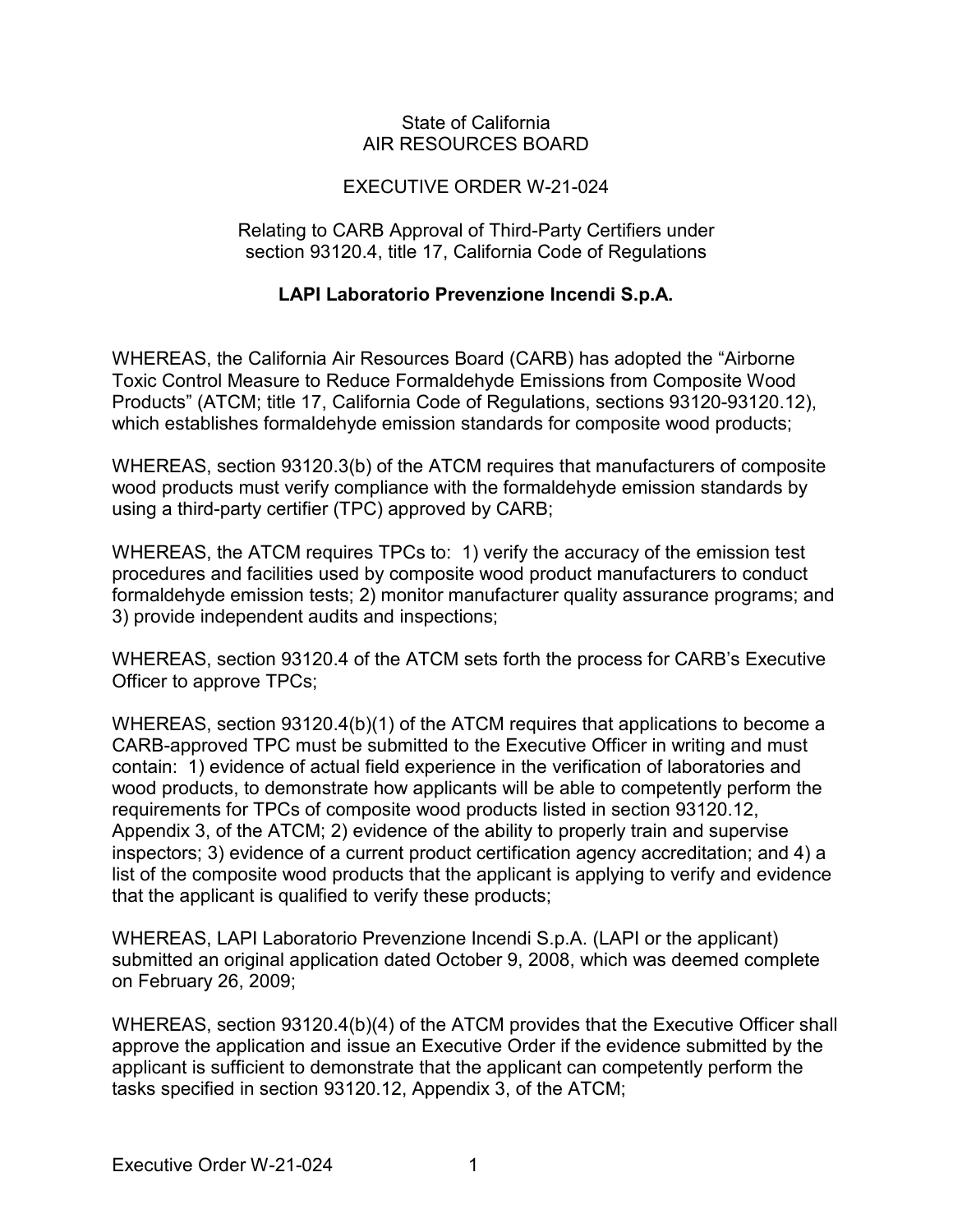WHEREAS, LAPI was issued Executive Order W-09-024, signed on April 16, 2009;

 WHEREAS, section 93120.4(b)(4) of the ATCM allows CARB-approved TPCs to apply for re-approval to CARB by submitting an updated application;

 WHEREAS, LAPI submitted the original and the updated applications for approval to CARB as follows:

| <b>Executive Order#</b> | <b>Date Received</b> | <b>Date Signed</b> | <b>Actions</b> |
|-------------------------|----------------------|--------------------|----------------|
| W-09-024                | 10/9/2008            | 4/16/2009          | Original       |
| W-11-024                | 1/27/2011            | 3/14/2011          | Renewal        |
| W-13-024                | 2/20/2013            | 3/12/2013          | Renewal        |
| W-15-024                | 2/19/2015            | 6/22/2015          | Renewal        |
| W-17-024                | 3/15/2017            | 5/10/2017          | Renewal        |
| W-19-024                | 2/18/2019            | 3/27/2019          | Renewal        |

 January 29, 2021; the application was deemed complete February 17, 2021; WHEREAS, LAPI submitted an updated application for re-approval to CARB on

 section 93120.4(b)(1); and WHEREAS, the Executive Officer finds that the complete, updated application for re-approval demonstrated the TPC's ability to continue to comply with

 appropriate that Executive Order W-19-024 be superseded by Executive Order W-21-024. WHEREAS, the Executive Officer approved LAPI's request for re-approval, and it is

 NOW, THEREFORE, IT IS ORDERED that LAPI is hereby approved as a TPC and is issued the following number designating them as a CARB-approved TPC: **TPC-024**.

 BE IT FURTHER ORDERED that LAPI is a CARB-approved TPC for the following composite wood products: hardwood plywood, particleboard, and medium density fiberboard.

medium density fiberboard.<br>BE IT FURTHER ORDERED that this approval is subject to the following conditions:

- 1. LAPI must provide their CARB-approved TPC number to each manufacturer it Appendix 3, of the ATCM. has subcontracted with for services, as specified in section 93120.12,
- 2. LAPI must participate in an inter-laboratory study of their primary and/or secondary chamber facilities.